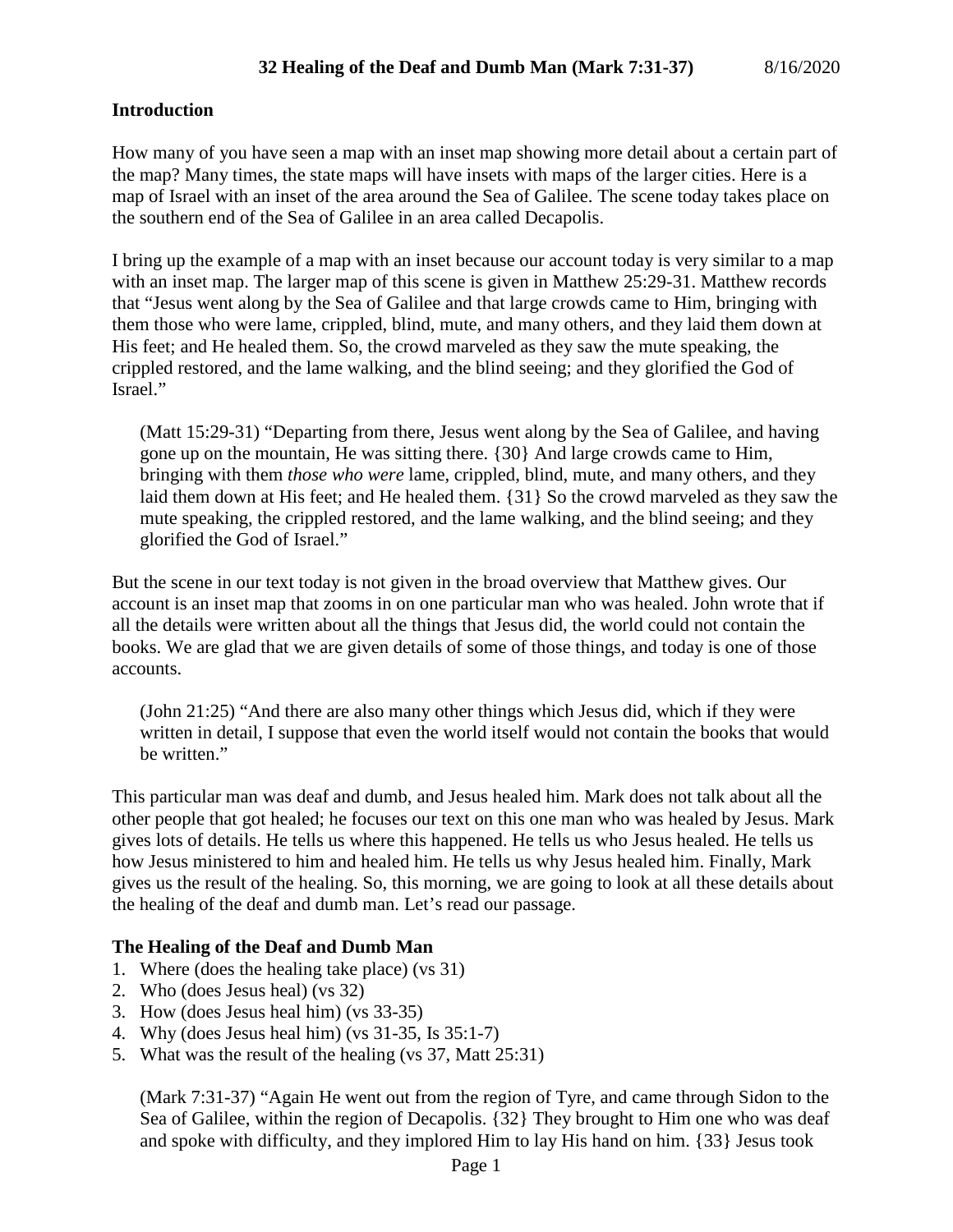# **32 Healing of the Deaf and Dumb Man (Mark 7:31-37)** 8/16/2020

him aside from the crowd, by himself, and put His fingers into his ears, and after spitting, He touched his tongue *with the saliva;* {34} and looking up to heaven with a deep sigh, He said to him, "Ephphatha!" that is, "Be opened!" {35} And his ears were opened, and the impediment of his tongue was removed, and he *began* speaking plainly. {36} And He gave them orders not to tell anyone; but the more He ordered them, the more widely they continued to proclaim it. {37}They were utterly astonished, saying, "He has done all things well; He makes even the deaf to hear and the mute to speak."

#### 1. **Where (does the healing take place)** (vs 31)

Jesus left the region of Tyre and came through Sidon to the Sea of Galilee, within the region of Decapolis. Last week we looked at the encounter that Jesus had in the region of Tyre with the Syrophoenician woman who had a daughter with a demon. Sidon is about twenty miles north of Tyre, so it is not on the way to the area south of the Sea of Galilee called Decapolis. We don't know why Jesus went north, but we know He did not take a straight path to Decapolis.

(Mark 7:31) "Again He went out from the region of Tyre, and came through Sidon to the Sea of Galilee, within the region of Decapolis."

Some scholars point out that Jesus fed the five thousand, which was realistically more like twenty-five thousand, and He had them sit on the green grass. This indicates it was early spring. When I lived in the Middle East, we had flowers and green plants for a very brief time in the spring time. Then, it would turn very hot and dry and it would become desolate and brown. The scene that immediately takes place after this is the feeding of four thousand, not counting the women and children. Jesus has them sit on the ground. Scholars point out that the five thousand was in the spring and this scene is several months later. They say it has taken Jesus and His disciples a while to go north, then across a mountain range, across the Leontes River, and then down alongside the Sea of Galilee to the area called Decapolis.

We do not know the exact route that Jesus took. There are some scholars that point to a possible route that He took, and they say that it was because He was retracing the steps of Tiglath-Pileser III in his conquest of the region seven centuries earlier. Tiglath-Pileser was an Assyrian king who brought unimaginable suffering, death, and destruction to Phoenicia and Israel. It was said that "no people group was crueler to their enemies than were the Assyrians." They believe that Jesus retraced the path that Tiglath- Pileser traveled, and brought life and healing to both Jews and Gentiles. Jesus was bringing restoration, life, and hope to an area that had been devastated centuries earlier. $<sup>1</sup>$  $<sup>1</sup>$  $<sup>1</sup>$  This map shows that possible route.</sup>

Jesus has been ministering primarily to Jews. He said He had come to the children of Israel. However, this trip from Tyre to Sidon and then down to Decapolis was primarily a Gentile area. We saw last week that Jesus ministered to the Gentile woman. Jesus was testing her faith. He was not the least bit reluctant of ministering to a Gentile. The woman that He ministered to by the well was a Samaritan, and the Jews had no dealings with them, but Jesus did. In Luke 4, when Jesus began His public ministry and read from Isaiah in the synagogue. He told them that the Scripture had been fulfilled in their hearing. Then, He told them that no prophet is welcome in his hometown. He gave them the account about Elijah being sent to Zarephath (Sarepta in the

<span id="page-1-0"></span> <sup>1</sup> <https://www.mysteriesofthemessiah.net/2016/01/10-01-23-tyre-and-sidon-canaanite-mother-pleads-with-jesus/>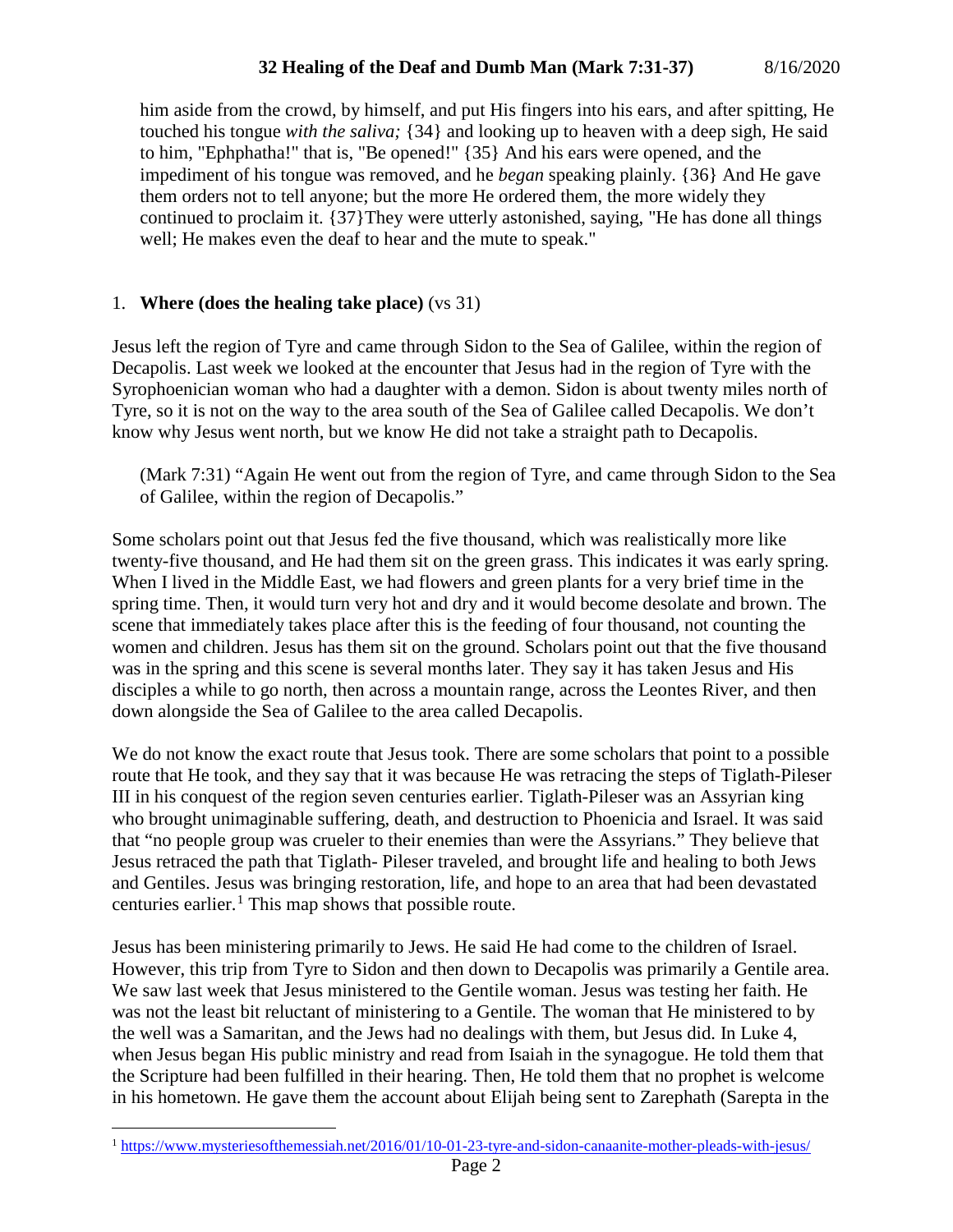KJV), in the land of Sidon, to a widow (1 Kings 17:8-16). Zarephath is a town in between Tyre and Sidon. Both Elijah and Jesus visited this town. This woman was a Gentile, and then Jesus brought up the account of Naaman the Syrian, another Gentile, who was healed of his leprousy. When Jesus brought up these accounts, it infuriated the Jewish religious leaders so much that they led Him to the brow of the hill on their city and tried to throw Him down the cliff. Jesus passed through their midst and went on His way. God's plan was inclusive of all nations; it was never intended to be exclusive of everyone but the Jews. Jesus came to Tyre, Sidon, Zarephath, and Syria, the very places that He quoted in Luke 4 when He began His ministry.

(Luke 4:24-30) "And He said, "Truly I say to you, no prophet is welcome in his hometown. {25} But I say to you in truth, there were many widows in Israel in the days of Elijah, when the sky was shut up for three years and six months, when a great famine came over all the land; {26} and yet Elijah was sent to none of them, but only to Zarephath, *in the land* of Sidon, to a woman who was a widow. {27} And there were many lepers in Israel in the time of Elisha the prophet; and none of them was cleansed, but only Naaman the Syrian." {28} And all *the people* in the synagogue were filled with rage as they heard these things; {29} and they got up and drove Him out of the city, and led Him to the brow of the hill on which their city had been built, in order to throw Him down the cliff. {30} But passing through their midst, He went His way."

In our text today, He was ministering to thousands of Gentiles. At the end of Matthew's account, after so many people had been healed, "they glorified the God of Israel." They worshiped other gods, not the God of Israel.

(Matt 15:31) "So the crowd marveled as they saw the mute speaking, the crippled restored, and the lame walking, and the blind seeing; and they glorified the God of Israel."

2. **Who (does Jesus heal)** (vs 32)

The second question is who did Jesus heal. Our text says that "they" brought to Jesus one who was deaf and spoke with difficulty. The KJV says that the man was deaf and had an impediment in his speech. Most deaf people cannot speak intelligibly, if at all. Speech and hearing go hand in hand. Because he could speak some, even though with difficulty, he probably had his hearing for a while but lost it at a young age. People brought him to Jesus because he would have no way of knowing that Jesus was in the area.

(Mark 7:32) "They brought to Him one who was deaf and spoke with difficulty, and they implored Him to lay His hand on him."

We don't see who "they" are in our text until we get to Mark 8, where we find that this was a crowd of people. After a few days without food, Jesus feeds the crowd, and there were 4,000 men, not including women or children. There were probably 20,000 to 25,000 people there in the crowd. The "they" is not all the people, but some people in the crowd. They were probably his family or relatives.

In those days, people who were deaf and dumb were considered outcasts. In fact, historical records show that some deaf and dumb people were put to death. Jesus had a record of ministering to the outcasts. He healed the lepers. He healed the woman who had been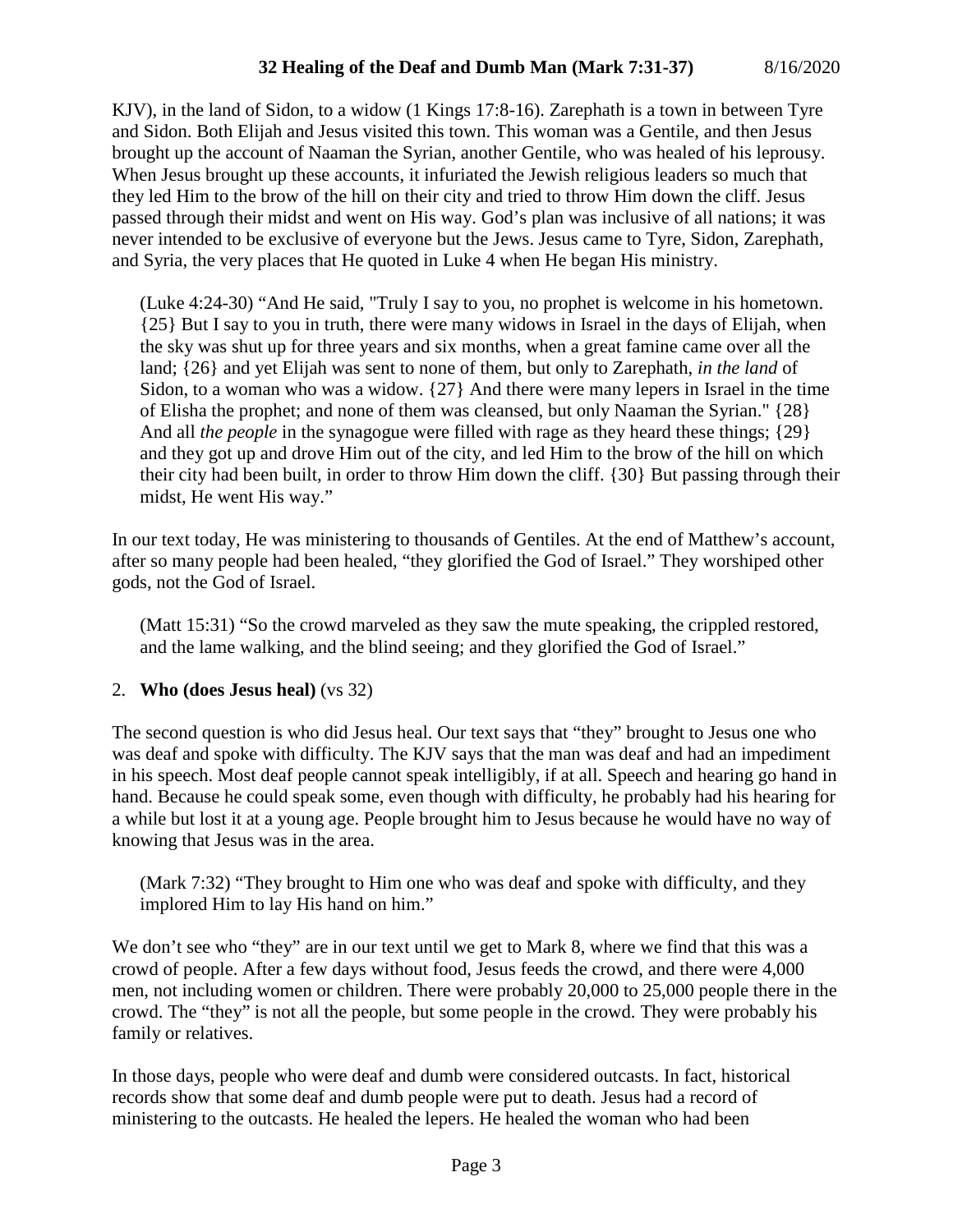hemorrhaging. He ate with prostitutes and tax collectors. Jesus reached out to many people that were not socially accepted, and this deaf and dumb man was no exception.

Whoever the "they" is in our text, Jesus was their hope for their loved one. They hoped that if they brought him to Jesus that He would heal him. There was no medical help to restore hearing. There was no other hope. In many ways the plight of this deaf and dumb man is similar to all of our plight. We have a sin problem, not a hearing problem. There is no one else or no other way to deal with our sin problem besides Jesus. We cannot enter into the kingdom of God with sin. Jesus is our only hope. He died for our sins and took our punishment so that we could be made righteous. He healed us of our sins. We need to be the friends that bring our loved ones to Jesus.

## 3. **How (does Jesus heal him)** (vs 33-35)

The third question is how does Jesus heal him. The crowd implored Jesus to lay His hand on him. They had obviously seen Jesus healing many other people and one of the things that Jesus did was to lay His hands on them when He healed them. We saw last week that Jesus id not lay hands on the Syrophoenician woman, He just told her that the demon had left. Jesus did not have to lay hands on anyone. He is all powerful, and could heal people without laying hands on him. There is a transfer of power often done through the laying on of hands, but Jesus did not use that method with the deaf and dumb man.

The first thing that Jesus did is to take him aside from the crowd. Jesus frequently did this. When Jesus brought Jairus' daughter back to life, He put everyone out of the room but the child's mother and father and His disciples (Mark 5:40). It may have been for privacy. It may have been to show the deaf and dumb man respect and honor. He got alone time with the Messiah. While no one else would associate with an outcast, Jesus took him aside and personally ministered to him. There are lots of people that need a personal touch. They don't need a crowd; they need a friend. They need someone like you, me, or Jesus to personally reach out to them. We cannot say enough about personal touch. Statistically, it is not programs or crusades that bring people to Christ; it is people sharing the gospel with their friends. It is personal touch that wins people to Christ.

(Mark 7:33-35) "Jesus took him aside from the crowd, by himself, and put His fingers into his ears, and after spitting, He touched his tongue *with the saliva;* {34} and looking up to heaven with a deep sigh, He said to him, "Ephphatha!" that is, "Be opened!" {35} And his ears were opened, and the impediment of his tongue was removed, and he *began* speaking plainly."

The second thing that Jesus did was put His fingers into his ears. I asked the question, why did Jesus put his finger into his ear. I read a lot of commentaries and there were some very sophisticated answers that I did not identify with. Then, I read something that John MacArthur wrote and it made a lot of sense. I don't know why I did not see it myself; it was very obvious. Jesus could not tell the man what He was going to do. The man could not hear Jesus and sign language was not yet in existence. Jesus put His fingers into the man's ears to show him what He was going to do. He was using His own non-verbal language to let him know that He was going to heal his ability to hear.

At our dinner table, the children very often converse in sign language. They say something to me in sign language and ask me what I think they are saying. I try to make them laugh by saying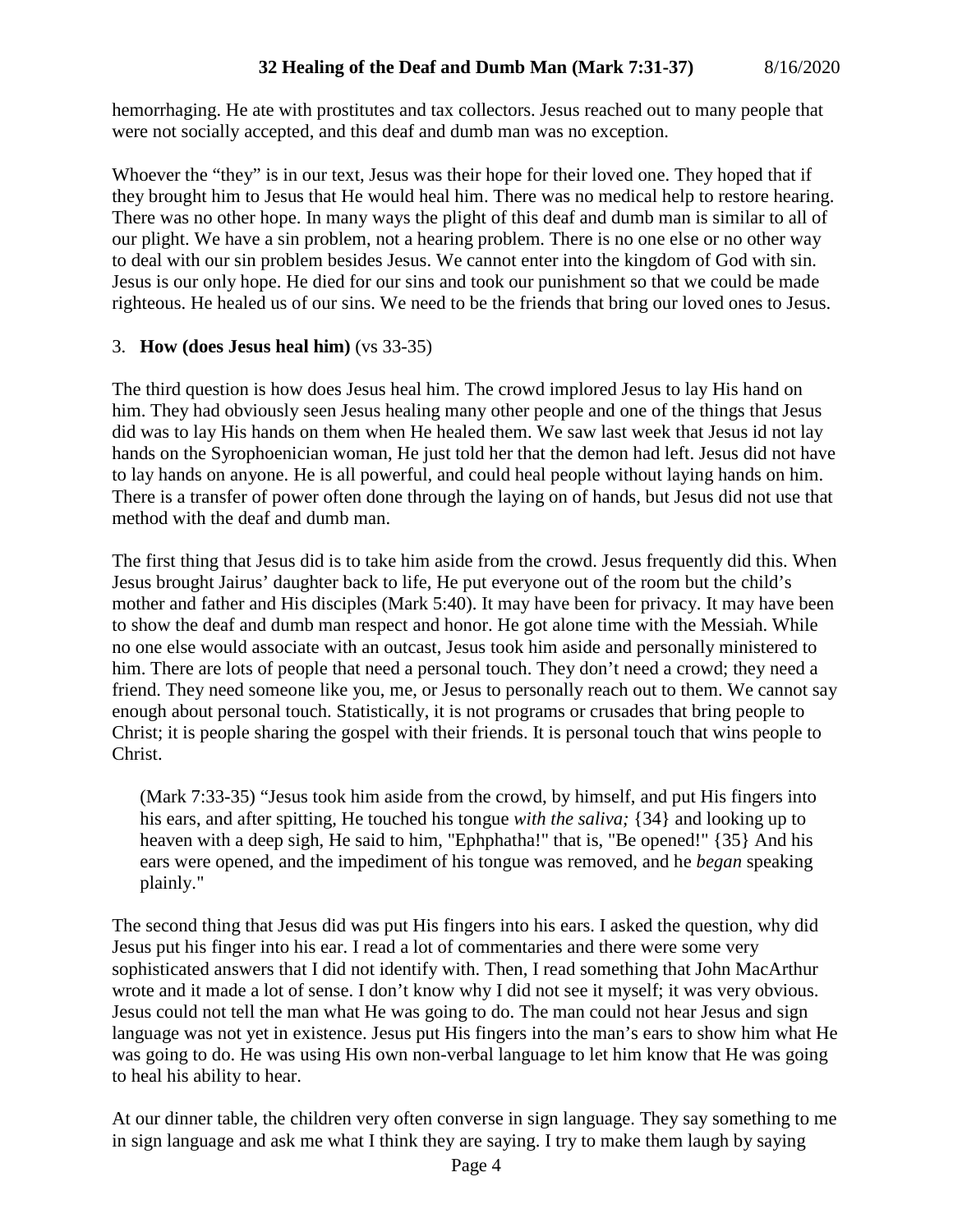something off the wall about their hand motions. Joanna and the children do a pretty good job communicating with their sign language. Well, they did not have sign language, but when Jesus put His fingers in the man's ears, I think the man fully understood what Jesus was getting ready to do.

Then, Jesus spit and touched the man's tongue with the saliva. He was telling the man that He was going to heal his tongue and remove the impediment. We don't know what the impediment was. Perhaps the man's tongue was always dry and did not work properly. I believe that Jesus communicated clearly with the deaf and dumb man that He was going to heal his ability to hear and to speak.

Jesus was not done with the sign language. Next, He looked up to heaven. By looking up to heaven, the deaf and dumb man would clearly understand that God was going to heal the man. This man was going to know very clearly that Jesus was sent by God and doing the work of God. He was going to know all of this by this one motion of looking up to the heavens.

Finally, Jesus sighed and said to him, "Ephphatha", which means, "Be Opened!" Immediately the man's ears were opened and the impediment of his tongue was removed. Those two miracles were not the only miracles. If you healed a man's ability to hear, he would then have to learn all the different sounds, words, meanings, etc. I can go to a foreign country and clearly hear the people speaking, but I will have no understanding of what they are saying because I have not learned their language. This man has not been able to hear, and yet he was immediately able to speak clearly. There was no speech therapist. There was a healing of the ears, tongue, and an immediate miracle of understanding and conversing in their language.

## 4. **Why (does Jesus heal him)** (vs 31-35, Is 35:1-7)

The fourth question is why did Jesus heal him? There were many people healed that same day according to Matthew's account. But, why did Jesus heal this particular man. In verse 37, the crowd was utterly astonished. They declared, "He has done all things well; He makes even the deaf to hear and the mute to speak." This healing was considered most spectacular. This was clear evidence that Jesus was the Messiah. This miracle attested to the deity of Christ.

(Mark 7:37) "They were utterly astonished, saying, "He has done all things well; He makes even the deaf to hear and the mute to speak."

In Genesis, God spoke and there was light. God spoke and separated the heavens from the earth. God spoke and made the vegetation. And we read that "God saw that it was good." (Gen 1:12) Then God spoke and made the sun and the moon to govern the day and night. And "God saw that it was good." (Gen 1:18) Then God made the living creatures of the seas, and the birds. Then God spoke and said, "Let the earth bring forth living creatures after their kind…and God saw that it was good." (Gen 1:24-25) God spoke the world into existence. And, everything that He created was good. God did all things well. The Gentiles saw that everything that Jesus did was good. He did all things well. Jesus' ministry to the deaf and dumb was a picture of the Creator of the heavens and earth continuing to work in peoples' lives.

In Matthew's account, it says that they saw the lame walking and the blind seeing, and they glorified the God of Israel. Why did Jesus heal this man? He healed him to glorify His Father.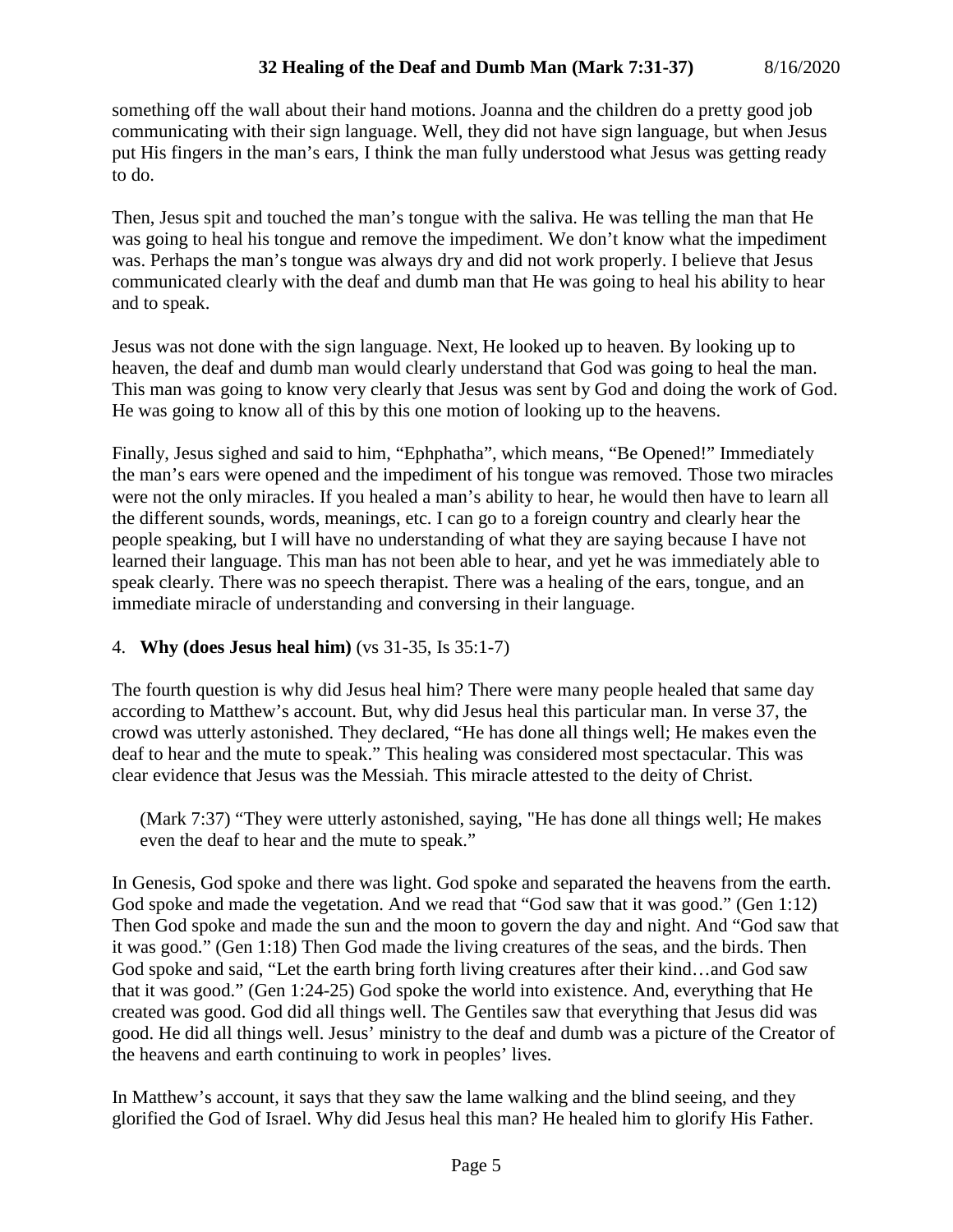Everything that Jesus did brought glory and honor to the Father. He was a perfect role model for us. Everything that we do should glorify God.

(Matt 15:31) "So the crowd marveled as they saw the mute speaking, the crippled restored, and the lame walking, and the blind seeing; and they glorified the God of Israel."

In Jesus' priestly prayer in John 17, He said, "I glorified You on the earth, having accomplished the work which You have given Me to do." Everything that Jesus did on earth was to glorify God, the Father. Jesus healed this deaf and dumb man to glorify His father.

(John 17:4) "I glorified You on the earth, having accomplished the work which You have given Me to do."

Paul wrote in 1 Corinthians 10:31, "Whether, then, you eat or drink or whatever you do, do all to the glory of God." Everything that you and I do needs to be for the glory of God. Our work needs to glorify God. Our relationship with our wife needs to glorify God. Our relationship with our children needs to glorify God. Our relationships with our neighbors need to glorify God. Our food, drink, work, play and entire life needs to glorify God. Whatever we do, we are to do to the glory of God.

(1 Cor 10:31) "Whether, then, you eat or drink or whatever you do, do all to the glory of God."

In 1 Peter 4, Peter gives a similar teaching to us. He mentions that whoever speaks or serves is to do it so that God is glorified through Jesus Christ. Everything we do in life should bring glory and honor to God. Jesus healed this man and it brought glory to God.

(1 Pet 4:11) "Whoever speaks, is to do so as one who is speaking the utterances of God; whoever serves is to do so as one who is serving by the strength which God supplies; so that in all things God may be glorified through Jesus Christ, to whom belongs the glory and dominion forever and ever. Amen."

There was a second reason that Jesus healed this man. In Isaiah 35:1-7, we have a prophecy that was fulfilled in our passage today. It says the Arabah will rejoice. Arabah means desert, and the Arabah is the desert plain that runs south from the Sea of Galilee. Where is Jesus ministering? He is in the Arabah. It says that this area will see the glory of the Lord, the majesty of our God. The people in this area have just seen the glory and majesty of God.

(Is 35:1-7) "The wilderness and the desert will be glad, And the Arabah will rejoice and blossom; Like the crocus {2} It will blossom profusely And rejoice with rejoicing and shout of joy. The glory of Lebanon will be given to it, The majesty of Carmel and Sharon. They will see the glory of the LORD, The majesty of our God. {3} Encourage the exhausted, and strengthen the feeble. {4} Say to those with anxious heart, "Take courage, fear not. Behold, your God will come *with* vengeance; The recompense of God will come, But He will save you." {5} Then the eyes of the blind will be opened and the ears of the deaf will be unstopped. {6} Then the lame will leap like a deer, and the tongue of the mute will shout for joy. For waters will break forth in the wilderness and streams in the Arabah. {7} The scorched land will become a pool and the thirsty ground springs of water; In the haunt of jackals, its resting place, Grass *becomes* reeds and rushes."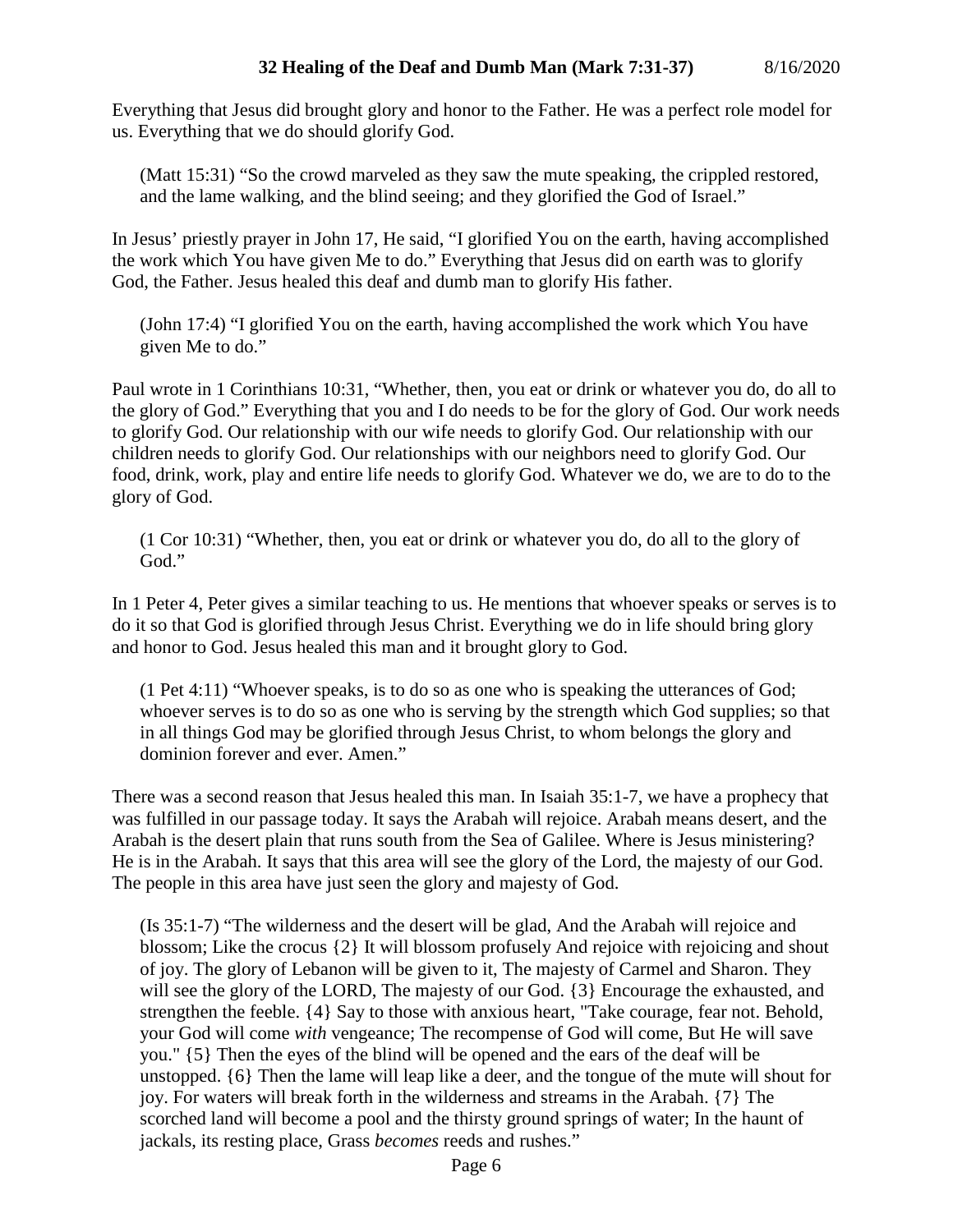It says that the glory of Lebanon will be given to it. Tyre and Sidon are part of Lebanon. In verse five it says the eyes of the blind will be opened and the ears of the deaf will be unstopped. The lame will leap like a deer, and the tongue of the mute will shout for joy. For waters will break forth in the wilderness and streams in the Arabah. We saw in Matthew's account that the lame, crippled, blind, mute, and many others were healed. We saw in our account in Mark that a deaf and dumb man was healed. Isaiah's prophecy has just been fulfilled. Jesus was carrying out God's plan that had been prophesied hundreds of years before this account took place.

(Matt 15:30-31) "And large crowds came to Him, bringing with them those who were lame, crippled, blind, mute, and many others, and they laid them down at His feet; and He healed them. {31} So the crowd marveled as they saw the mute speaking, the crippled restored, and the lame walking, and the blind seeing; and they glorified the God of Israel."

#### 5. **What was the result of the healing** (vs 37, Matt 25:31)

The fifth question is what was the result of the healing. We saw that Jesus healed the man to bring glory and honor to God. The result of the healing was that God was glorified. In that sense, the motivation (why) and the result (what) are the same. Jesus healed the man so that God was glorified, and the result was that people glorified God. It is really nice when things work out exactly like you plan. Jesus' plans always worked out that way. Sometimes I plan on something and it doesn't work out like I planned.

(Mark 7:37) "They were utterly astonished, saying, "He has done all things well; He makes even the deaf to hear and the mute to speak."

I want to talk about another plan. In Mark 5, Jesus was in this same area. He ministered to the demoniac, a man that I nicknamed, Luther. In Galatians 6:1, it says that it was for freedom that Christ has set us free. The Greek word for freedom is eleutheria, and I named him Luther because Jesus had just set him free. Luther asked Jesus if he could accompany him, but Jesus did not allow him. He told Luther to "go home to your people and report to them what great things the Lord has done for you, and how He had mercy on you." Luther did exactly that. He went away and began to proclaim in Decapolis what great things Jesus had done for him. When Jesu was there, they implored Him to leave their region (Mark 5:17). But, Luther went about this whole region of Decapolis proclaiming Christ. Jesus has just returned to Decapolis, and there are thousands of people who have come and brought people to be healed. Luther has done an outstanding job of preparing the fields for harvest. He has been plowing and sowing seeds, and Jesus has come to harvest the fruit. God had a plan and we see the fulfillment of that plan today.

(Mark 5:19-20) "And He did not let him, but He said to him, "Go home to your people and report to them what great things the Lord has done for you, and *how* He had mercy on you." {20} And he went away and began to proclaim in Decapolis what great things Jesus had done for him; and everyone was amazed."

As a result of the healing of the deaf and dumb man, Jesus gave them orders not to tell anyone. I have often said that when Jesus does something miraculous like this, where everyone is amazed, you cannot keep silent about it. Jesus tells the church to go preach the gospel and most people don't. I think the real problem is that people are not experiencing God in their lives. If they were, they could not keep from sharing it. Jesus healed this man who could not speak and then told him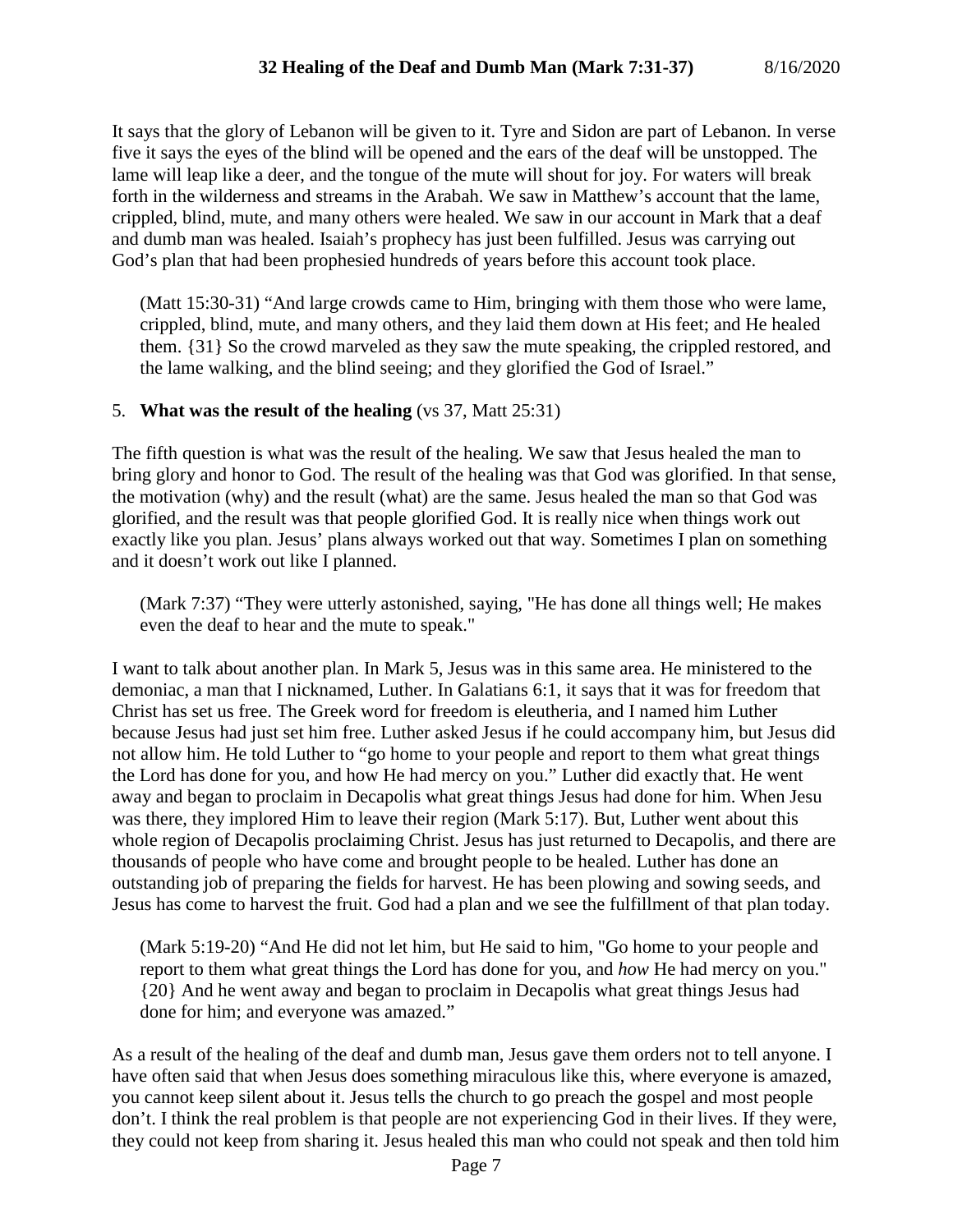not to say anything to anyone about it. That is humorous to me because there is no way that this formerly deaf and dumb man can be silent. His very life will testify of what happened. If he goes to the market place to buy some food, and he asks the storekeeper about something, the storekeeper will recognize that this man had been the one who was deaf and dumb. His life will scream out to everyone what God has done for him. He can't keep it a secret.

(Mark 7:36) "And He gave them orders not to tell anyone; but the more He ordered them, the more widely they continued to proclaim it."

In Mark 1, Jesus healed a leper and told him not to say anything to anyone, but to go show himself to the priest and to give his offering for his cleansing. But, the healed man went out and proclaimed it to everyone. His life had been touched by God and he would never be the same. This outcast was no longer an outcast. This outcast had been personally touched by God and there was no way to keep silent. In the same way, the deaf and dumb man had been touched and could not keep silent about it. The key to getting the word spread is to have people experience more of God in their lives. The man testified and the crowd testified. They had all seen people touched by God.

(Mark 1:44-45) "and He said to him, "See that you say nothing to anyone; but go, show yourself to the priest and offer for your cleansing what Moses commanded, as a testimony to them." {45} But he went out and began to proclaim it freely and to spread the news around, to such an extent that Jesus could no longer publicly enter a city, but stayed out in unpopulated areas; and they were coming to Him from everywhere."

# **Conclusion and Applications**

There are lots of possible take-aways from our passage today. We saw today that Jesus' ministry to the Gentiles caused them to give glory to God. We are exhorted to do everything for the glory of God. Whatever we do, whether eating, drinking, playing or working, we need to do it for the glory of God.

The main take-away that I have for us today is about personally reaching out to others. Jesus went out of His way to reach out to the Gentiles with the gospel message. Jesus reached out to this deaf and dumb man and took him aside, away from the crowd. People around us want a personal touch from God. You and I are God's representatives here on earth. We are His ambassadors. We have been given the ministry of reconciliation. God wants us to personally touch the people that He brings into our lives. He wants us to find ways to communicate His love to them. Jesus put His fingers in the man's ears, touched His tongue, looked up into the heavens, and then spoke healing to the man. God wants you and I to find ways to share the love of God with people, and to communicate that to them. This man's only hope was Jesus. That is the only hope for anyone. We may be able to hear or to speak, but spiritually, we are all sick with a disease called sin. Jesus is the only solution to our sickness. You and I have the good news. We have the privilege of going about and declaring what God has done in our lives and what He wants to do in their lives. There are many applications, but I want to challenge our body with reaching out to the people that are deaf and dumb in our lives. Who are those around us that need a personal touch? Who are those that need to be brought to Jesus? Are we going to be the friends and family of the deaf and dumb man that brought him to Jesus? Are we going to be the ones that take individuals aside and personally minister to them? That is the example that Jesus gave us today.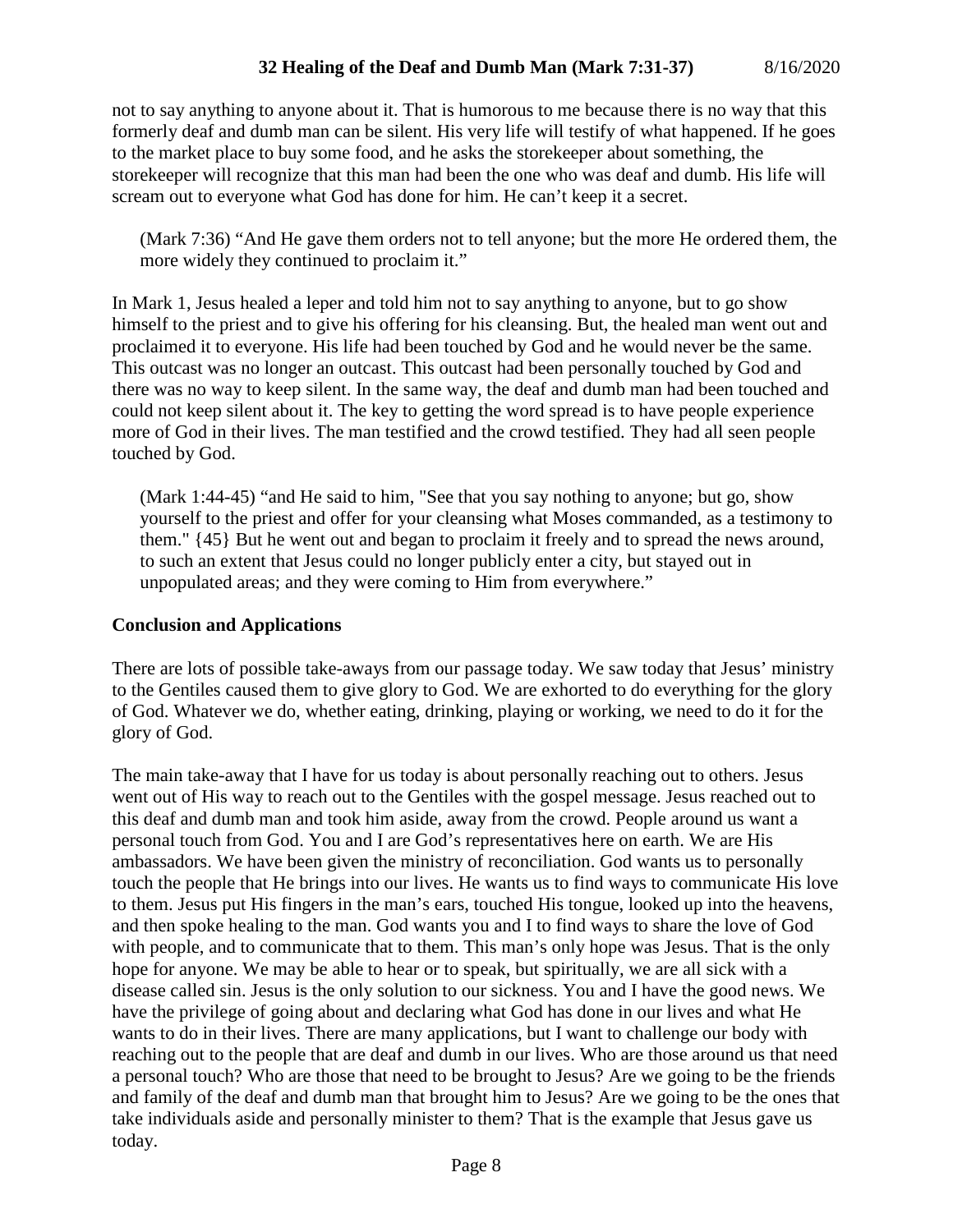| Lessons from "They"                                                                                                                                                                                                                                                                                                                                                                     | Lessons from "Jesus"                                                                                                                                                                                                                                                                                                                                    |
|-----------------------------------------------------------------------------------------------------------------------------------------------------------------------------------------------------------------------------------------------------------------------------------------------------------------------------------------------------------------------------------------|---------------------------------------------------------------------------------------------------------------------------------------------------------------------------------------------------------------------------------------------------------------------------------------------------------------------------------------------------------|
| They brought this man to Jesus. They<br>cared enough to do this. We need to<br>care enough about those without hope<br>and bring them to Jesus.<br>They implored Jesus to heal him. We<br>$\bullet$<br>can pray for others.<br>They went and testified about what<br>$\bullet$<br>Jesus had done. We need to testify and<br>proclaim.<br>They glorified God. We need to<br>glorify God. | Jesus personally ministered to the<br>$\bullet$<br>man. This is not crowd ministry, but<br>one-on-one. This is where most people<br>get saved. We need to get personally<br>involved.<br>• Jesus communicated effectively to the<br>man. We need to communicate in a<br>way that people that are deaf and<br>dumb to "christianeeze" can<br>understand. |